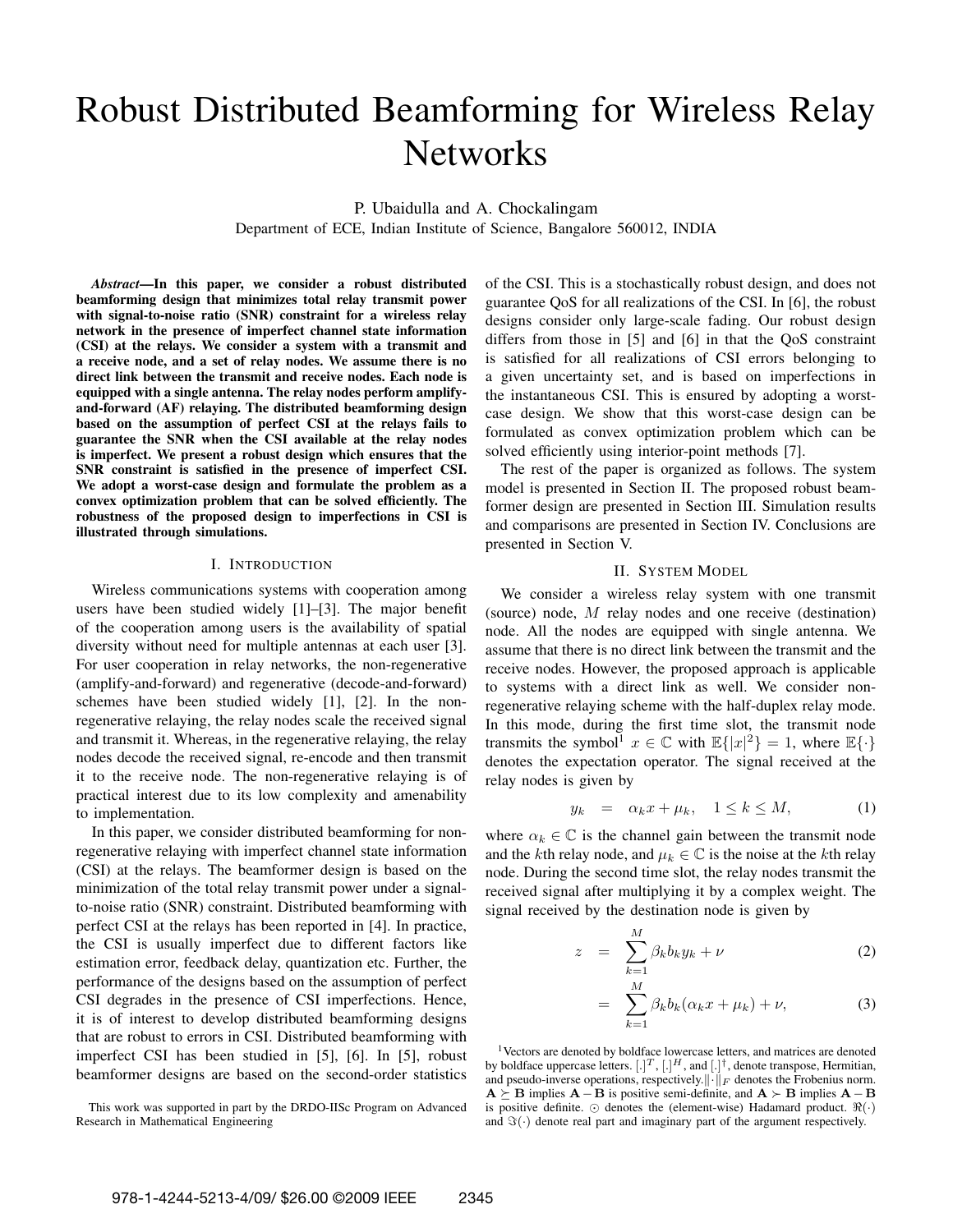where  $b_k \in \mathbb{C}$  is the scaling factor at the kth relay,  $\beta_k \in \mathbb{C}$  is the channel gain between the kth relay node and the receive node, and  $\nu \in \mathbb{C}$  is the noise at the receive node.

Let  $\boldsymbol{\alpha} = [\alpha_1 \ \alpha_2 \ \cdots \ \alpha_M]^T$ ,  $\boldsymbol{\beta} = [\beta_1 \ \beta_2 \ \cdots \ \beta_M]^T$ ,  $\mathbf{b} =$  $[b_1 \ b_2 \ \cdots \ b_M]^T$ ,  $\Gamma = \text{diag}(\boldsymbol{\beta})$ , and  $\mu = [\mu_1 \ \mu_2 \ \cdots \ \mu_M]^T$ , where the diag( $\cdot$ ) operator constructs a diagonal matrix with the components of the argument vector as the diagonal entries. Based on these definitions, we can represent the received signal as

$$
z = \mathbf{b}^T \mathbf{h} x + \mathbf{b}^T \mathbf{\Gamma} \boldsymbol{\mu} + \nu,
$$
 (4)

where  $h = \alpha \odot \beta$ . We consider CSI uncertainties that can be modeled as

$$
\alpha = \hat{\alpha} + e_{\alpha}, \qquad (5)
$$

$$
\beta = \hat{\beta} + \mathbf{e}_{\beta}, \tag{6}
$$

where  $\alpha$  and  $\beta$  are the true CSI,  $\hat{\alpha}$  and  $\hat{\beta}$  are the imperfect CSI available at the relay nodes, and  $\mathbf{e}_{\alpha}$  and  $\mathbf{e}_{\beta}$  represent the additive error in the CSI. Further, we assume that  $||e_\alpha|| \leq \delta_\alpha$ , and  $\|\mathbf{e}_{\beta}\| \leq \delta_{\beta}$ . Equivalently,  $\alpha$  belongs to the uncertainty set  $\mathcal{R}_{\alpha}$ , and  $\beta$  belongs to the uncertainty set  $\mathcal{R}_{\beta}$ , where

$$
\mathcal{R}_{\alpha} = \{\zeta | \zeta = \widehat{\alpha} + \mathbf{e}_{\alpha}, \|\mathbf{e}_{\alpha}\| \le \delta_{\alpha}\},\tag{7}
$$

and

$$
\mathcal{R}_{\beta} = \{\zeta | \zeta = \widehat{\boldsymbol{\beta}} + \mathbf{e}_{\beta}, \|\mathbf{e}_{\beta}\| \le \delta_{\beta}\}.
$$
 (8)

# III. PROPOSED ROBUST BEAMFORMER DESIGN WITH SNR CONSTRAINT

In this section, we propose a design of the distributed beamforming vector, **b**, that minimizes the total relay transmit power with constraints on the SNR at the receive node, when the CSI (both  $\alpha$  and  $\beta$ ) available at the relay nodes is imperfect.

*i) Case of Perfect CSI:* When perfect CSI is available at the relay nodes, the power minimization problem can be written as

$$
\min_{\mathbf{b}} P
$$
  
subject to  $SNR \ge \eta$ , (9)

where P is the total relay transmit power, and  $\eta$  is the minimum SNR required at the receive node. Based on (4), the total signal power received at the receive node is given by

$$
\overline{P}_s = \mathbb{E}\{|\mathbf{b}^T \mathbf{h} x|^2\}
$$
  
=  $|\mathbf{b}^T \mathbf{h}|^2$ . (10)

The noise power at the receive node is given by

$$
\overline{P}_n = \sum_{k=1}^{M} \mathbb{E}\{|b_k \beta_k \mu_k|^2\} + \mathbb{E}\{|{\nu}|^2\}
$$
 (11)

$$
= \sum_{k=1}^{M} |b_k \beta_k|^2 \sigma_{\mu}^2 + \sigma_{\nu}^2 \tag{12}
$$

$$
= \|\Gamma \mathbf{b}\|^2 \sigma_\mu^2 + \sigma_\nu^2,\tag{13}
$$

where we have assumed that  $\mu_k$ ,  $1 \leq k \leq M$ , are independent and identically distributed, and are independent of  $\nu$ . The total relay transmit power can be expressed as

$$
P = \sum_{k=1}^{M} \mathbb{E}\{|b_k y_k|^2 | \alpha_k\}
$$
  
= 
$$
\sum_{k=1}^{M} |b_k \alpha_k|^2 + \sum_{k=1}^{M} |b_k|^2 \sigma_{\mu}^2
$$
  
= 
$$
\|\mathbf{\Lambda}\mathbf{b}\|^2 + \|\mathbf{b}\|^2 \sigma_{\mu}^2,
$$
 (14)

where  $\Lambda = \text{diag}(\alpha)$ . Based on the above development, and defining SNR  $= \overline{P}_s / \overline{P}_n$ , we can express the problem in (9) as follows:

$$
\min_{\mathbf{b}} \qquad \|\mathbf{\Lambda}\mathbf{b}\|^2 + \|\mathbf{b}\|^2 \sigma_\mu^2 \tag{15a}
$$

subject to 
$$
\frac{|\mathbf{b}^T \mathbf{h}|^2}{\|\mathbf{\Gamma} \mathbf{b}\|^2 \sigma_\mu^2 + \sigma_\nu^2} \ge \eta
$$
 (15b)

The problem as given in (15) is not a convex optimization program. But, it can be transformed to a convex optimization program as follows. The constraint in (15b) can be written as

$$
\|\mathbf{\Gamma}\mathbf{b}\|^2 \sigma_\mu^2 + \sigma_\nu^2 \le \frac{1}{\eta} |\mathbf{b}^T \mathbf{h}|^2 \tag{16a}
$$

$$
\Rightarrow \|\mathbf{\Gamma}\mathbf{b}\|^2 + \frac{\sigma_\nu^2}{\sigma_\mu^2} \le \frac{1}{\sigma_\mu^2 \eta} |\mathbf{b}^T \mathbf{h}|^2 \tag{16b}
$$

$$
\Rightarrow \left\| \begin{bmatrix} \mathbf{\Gamma} \mathbf{b} \\ \frac{\sigma_{\nu}}{\sigma_{\mu}} \end{bmatrix} \right\| \le \frac{1}{\sigma_{\mu} \sqrt{\eta}} \mathbf{b}^{T} \mathbf{h},\tag{16c}
$$

where, in (16c), we have assumed  $\Re(\mathbf{b}^T \mathbf{h}) > 0$ , and  $\Im(\mathbf{b}^T \mathbf{h})=0$ . We can restrict our search to those **b** which satisfy these conditions, as an arbitrary phase rotation of **b** does not change the objective or the constraint in (15).

⇒

In the rest of this paper, we will consider the optimization problem in  $(15)$  in terms of real variables<sup>2</sup>. We will use the same names for the real variables also in order to avoid notational complexity. The optimization problem in (15) can be reformulated as the following convex optimization problem

$$
\min_{\mathbf{b}, r_1, r_2} \qquad r_1 + \sigma_\mu^2 r_2 \tag{17}
$$

subject to 
$$
\mathbf{b}^T \mathbf{\Lambda}^T \mathbf{\Lambda} \mathbf{b} \leq r_1
$$
 (18)

$$
\|\mathbf{b}\|^2 \le r_2 \tag{19}
$$

$$
\left\| \begin{bmatrix} \Gamma \mathbf{b} \\ \frac{\sigma_{\nu}}{\sigma_{\mu}} \end{bmatrix} \right\| \le \frac{1}{\sigma_{\mu} \sqrt{\eta}} \mathbf{b}^{T} \mathbf{h},\tag{20}
$$

where  $r_1$  and  $r_2$  are slack variables. The objective function, and the first and second constraints in the above problem are obviously convex. The third constraint is a second order cone constraint, and hence convex. Hence, the robust power

<sup>2</sup>Any complex matrix **Z** is mapped into the corresponding real matrix as  $\Re(Z) = \Im(Z)$  $\Re(\mathbf{Z})$   $\Im(\mathbf{Z})$ −(**Z**) (**Z**) . The complex vector  $\mathbf{h} = \alpha \odot \beta$  is mapped into the corresponding real vector as  $[\Re(\mathbf{h}) \Im(\mathbf{h})]^T$ . Any other complex vector **z** is mapped into the corresponding real vector as  $[\Re(\mathbf{x}) - \Im(\mathbf{x})]^T$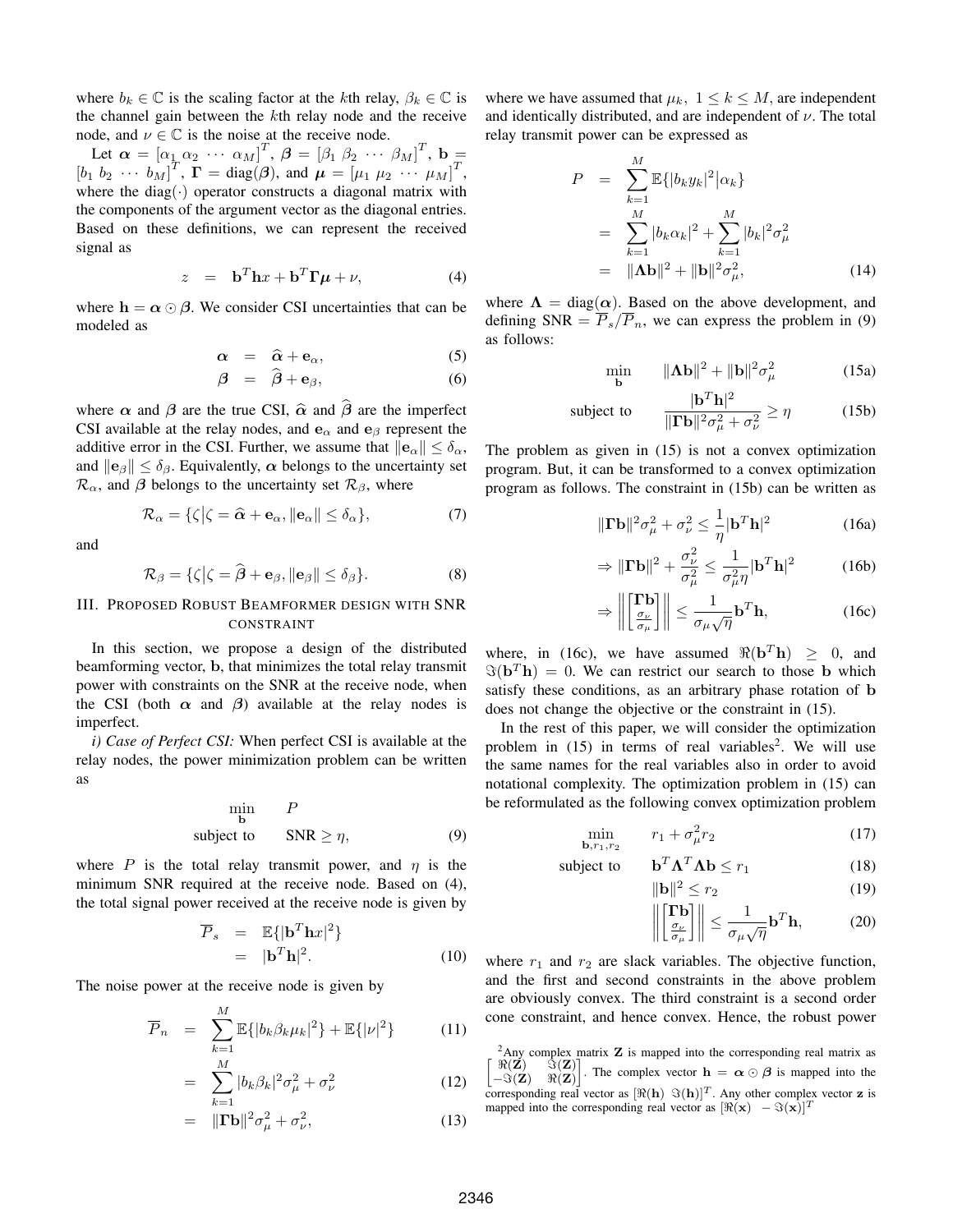minimization problem formulated as above is a convex optimization program which can be solved efficiently by interior point methods [7].

*ii) Case of Imperfect CSI:* When the CSI available at the relay nodes is imperfect, we adopt a worst-case design approach. The beamforming vector is designed so as to meet the SNR target for all channel vectors in the CSI uncertainty region of given size. Mathematically, this robust beamforming design can be expressed as

$$
\min_{\mathbf{b}, r_1, r_2} \qquad r_1 + \sigma_\mu^2 r_2 \tag{21a}
$$

subject to **b**<sup>T</sup> $\Lambda$ <sup>T</sup> $\Lambda$ **b**  $\leq r_1, \forall \alpha \in \mathcal{R}_\alpha$  (21b)

$$
\|\mathbf{b}\|^2 \le r_2 \tag{21c}
$$

$$
\left\| \begin{bmatrix} \Gamma \mathbf{b} \\ \frac{\sigma_{\nu}}{\sigma_{\mu}} \end{bmatrix} \right\| \leq \frac{1}{\sigma_{\mu} \sqrt{\eta}} \mathbf{b}^{T} \mathbf{h}, \forall \beta \in \mathcal{R}_{\beta}.
$$
 (21d)

Let  $\mathbf{\Gamma} = \hat{\mathbf{\Gamma}} + \mathbf{E}_{\Gamma}$ , where  $\hat{\mathbf{\Gamma}} = \text{diag}(\hat{\boldsymbol{\beta}})$ , and  $\mathbf{E}_{\Gamma} = \text{diag}(\mathbf{e}_{\beta})$ , and let  $\Lambda = \hat{\Lambda} + \mathbf{E}_{\Lambda}$ , where  $\hat{\Lambda} = \text{diag}(\hat{\alpha})$ , and  $\mathbf{E}_{\Lambda} = \text{diag}(\mathbf{e}_{\alpha})$ . Then  $\beta \in \mathcal{R}_{\beta} \Longrightarrow \Gamma \in \mathcal{R}_{\Gamma} = \{ \mathbf{X} = \widehat{\Gamma} + \mathbf{E}_{\Gamma} \mid ||\mathbf{E}_{\Gamma}||_F \le \delta_{\beta} \},\$ and  $\alpha \in \mathcal{R}_{\alpha} \Longrightarrow \mathbf{\Lambda} \in \mathcal{R}_{\Lambda} = \{ \mathbf{X} = \mathbf{\widehat{\Lambda}} + \mathbf{E}_{\Lambda} \mid ||\mathbf{E}_{\Lambda}||_F \le \delta_{\alpha} \}.$ Further,

$$
\mathbf{h} = (\hat{\alpha} + \mathbf{e}_{\alpha}) \odot (\hat{\beta} + \mathbf{e}_{\beta}) \n= \hat{\alpha} \odot \hat{\beta} + \hat{\alpha} \odot \mathbf{e}_{\beta} + \mathbf{e}_{\alpha} \odot \hat{\beta} + \mathbf{e}_{\alpha} \odot \mathbf{e}_{\beta} \n= \hat{\mathbf{h}} + \mathbf{e}_{h},
$$
\n(22)

where  $\hat{\mathbf{h}} = \hat{\boldsymbol{\alpha}} \odot \hat{\boldsymbol{\beta}}$ , and  $\mathbf{e}_h = \hat{\boldsymbol{\alpha}} \odot \mathbf{e}_{\beta} + \mathbf{e}_{\alpha} \odot \hat{\boldsymbol{\beta}} + \mathbf{e}_{\alpha} \odot \mathbf{e}_{\beta}$ . Then,

$$
\alpha \in \mathcal{R}_{\alpha}, \beta \in \mathcal{R}_{\beta} \Longrightarrow \mathbf{h} \in \mathcal{R}_{h} = \{\mathbf{x} = \mathbf{\widehat{h}} + \mathbf{e}_{h} \, \big| \, \|\mathbf{e}_{h}\| \leq \delta_{h}\},
$$

where  $\delta_h = \delta_\beta \|\hat{\boldsymbol{\alpha}}\| + \delta_\alpha \|\boldsymbol{\beta}\| + \delta_\alpha \delta_\beta$ .

The optimization problem in (21) is a semi-infinite optimization problem, and hence intractable [8]. We apply some results from robust convex optimization theory in order to transform the above problem into a mathematically tractable problem.

*Lemma 1 [8]:* Consider the uncertain quadratically constrained convex quadratic program (QCQP)

$$
\min_{\mathbf{x}} \qquad \mathbf{c}^T \mathbf{x} \tag{23}
$$

subject to 
$$
\mathbf{x}^T \mathbf{A}^T \mathbf{A} \mathbf{x} - 2\mathbf{p}^T \mathbf{x} \le \gamma
$$
 (24)

$$
\forall (\mathbf{A}, \mathbf{p}, \gamma) \in \mathcal{U}, \tag{25}
$$

 $\sum_{k=1}^{N} u_k(\mathbf{A}_k, \mathbf{b}_k, \gamma_k)$  |  $\|\mathbf{u}\| \leq 1$  }. The robust counterpart where  $U = \{(A, b, \gamma) = (A_0, b_0, \gamma_0) +$ of this uncertain QCQP is equivalent to the following SDP problem:

$$
\min_{\mathbf{x}, \lambda} \qquad \mathbf{c}^T \mathbf{x} \tag{26}
$$

subject to 
$$
\begin{bmatrix} \gamma_0 + 2\mathbf{x}^T \mathbf{p}_0 - \lambda & \mathbf{N} & \mathbf{A}_0 \mathbf{x}^T \\ \mathbf{N}^T & \lambda \mathbf{I} & \mathbf{M}^T \\ \mathbf{A}_0 \mathbf{x} & \mathbf{M} & \mathbf{I} \end{bmatrix} \succeq \mathbf{0}, (27)
$$

where  $\mathbf{M} = [\mathbf{A}_1 \mathbf{x} \cdots \mathbf{A}_N \mathbf{x}]$ , and  $\mathbf{N} = [\alpha_1/2 + \mathbf{x}^T \mathbf{n}_1 \cdots \alpha_N/2 + \mathbf{x}^T \mathbf{n}_N]$  $\gamma_1/2 + \mathbf{x}^T \mathbf{p}_1 \cdots \gamma_N/\overline{2} + \mathbf{x}^T \mathbf{p}_N$ . - *Lemma 2 [8]:* Consider the uncertain SOCP

$$
\min_{\mathbf{x}} \qquad \mathbf{c}^T \mathbf{x} \tag{28}
$$

subject to 
$$
\|\mathbf{A}\mathbf{x} + \mathbf{p}\| \leq \mathbf{d}^T \mathbf{x} + \gamma
$$
 (29)

$$
\forall (\mathbf{A}, \mathbf{p}) \in \mathcal{U}, \forall (\mathbf{d}, \gamma) \in \mathcal{V} \tag{30}
$$

where  $\mathcal{U} = \{ [\mathbf{A}; \mathbf{b}] = [\mathbf{A}_0; \mathbf{b}_0] + \sum_{k=1}^{N} u_k [\mathbf{A}_k; \mathbf{b}_k] \mid ||\mathbf{u}|| \leq \epsilon \}$ 1},  $V = \{(\mathbf{d}, \gamma) = (\mathbf{d}_0, \gamma_0) + \sum_{k=1}^N u_k(\mathbf{d}_k, \gamma_k) \mid ||\mathbf{u}|| \leq 1\}.$ The robust counterpart of this uncertain SOCP is equivalent to the following SDP:

$$
\min_{\mathbf{x}, \mu, \lambda} \qquad \mathbf{c}^T \mathbf{x} \tag{31}
$$

subject to  
\n
$$
\begin{bmatrix}\n\lambda - \mu & \mathbf{0} & \mathbf{A}_0 \mathbf{x} + \mathbf{p}^T \\
\mathbf{0} & \mu \mathbf{I} & \mathbf{M}^T \\
\mathbf{A}_0 \mathbf{x} + \mathbf{p} & \mathbf{M} & \lambda \mathbf{I}\n\end{bmatrix} \succeq \mathbf{0}
$$
\n(32)  
\n
$$
\begin{bmatrix}\n\mathbf{d}_0^T \mathbf{x} + \gamma_0 - \lambda & \mathbf{N} \\
\mathbf{N}^T & (\mathbf{d}_0^T \mathbf{x} + \gamma_0 - \lambda) \mathbf{I}\n\end{bmatrix} \succeq \mathbf{0},
$$
\n(33)

where  $\mathbf{M} = [\mathbf{A}_1 \mathbf{x} + \mathbf{p}_1 \cdots \mathbf{A}_N \mathbf{x} + \mathbf{p}_N],$  and  $\mathbf{N} = [\mathbf{d}_1^T \mathbf{x} + \gamma_1 \cdots \mathbf{d}_N^T \mathbf{x} + \gamma_N].$ -

First, consider the first constraint (21b)

$$
\mathbf{b}^T \mathbf{\Lambda}^T \mathbf{\Lambda} \mathbf{b} \leq r_1, \forall \alpha \in \mathcal{R}_\alpha. \tag{34}
$$

We can represent the uncertainty in **Λ** by

$$
\Lambda = \widehat{\Lambda} + \delta_{\alpha} \text{diag}(\mathbf{u}), \|\mathbf{u}\| \le 1. \tag{35}
$$

Application of *Lemma 1* to (21b) leads to the following linear matrix inequality (LMI):

$$
\mathbf{R} \equiv \begin{bmatrix} r_1 - \zeta & \mathbf{0} & \mathbf{\hat{\Lambda}} \mathbf{b}^T \\ \mathbf{0} & \zeta \mathbf{I} & \delta_\alpha \mathbf{b}^T \\ \mathbf{\hat{\Lambda}} \mathbf{b} & \delta_\alpha \mathbf{b} & \mathbf{I} \end{bmatrix} \succeq \mathbf{0}.
$$
 (36)

Next, consider the constraint (21d). We can represent the uncertainty in  $\Gamma$  by  $\Gamma = \Gamma + \delta_{\beta} \text{diag}(\mathbf{u}), ||\mathbf{u}|| \leq 1$ , and the uncertainty in **h** by  $h = \hat{h} + \delta_h u$ ,  $\|\mathbf{u}\| \leq 1$ . Application of *Lemma 2* to (21d) leads to the following LMIs:

$$
\mathbf{S} \equiv \begin{bmatrix} \lambda - \mu & \mathbf{0} & \begin{bmatrix} \widehat{\mathbf{\Gamma}} \mathbf{b} \\ \frac{\sigma_{\nu}}{\sigma_{\mu}} \end{bmatrix}^T \\ \mathbf{0} & \mu \mathbf{I} & \begin{bmatrix} \delta_{\beta} \mathbf{b}^T \\ \mathbf{0} & \lambda \mathbf{I} \end{bmatrix} \geq \mathbf{0}, \qquad (37)
$$

$$
\mathbf{T} \equiv \begin{bmatrix} \frac{1}{\sigma_{\mu}\sqrt{\eta}} \mathbf{\hat{h}}^T \mathbf{b} - \lambda & \frac{1}{\sigma_{\mu}\sqrt{\eta}} \delta_h \mathbf{b} \\ \frac{1}{\sigma_{\mu}\sqrt{\eta}} \delta_h \mathbf{b}^T & \left( \frac{1}{\sigma_{\mu}\sqrt{\eta}} \mathbf{\hat{h}}^T \mathbf{b} - \lambda \right) \mathbf{I} \end{bmatrix} \succeq \mathbf{0}.
$$
 (38)

Based on the above development, the robust design of the relay weight vector **b** for minimizing total relay transmit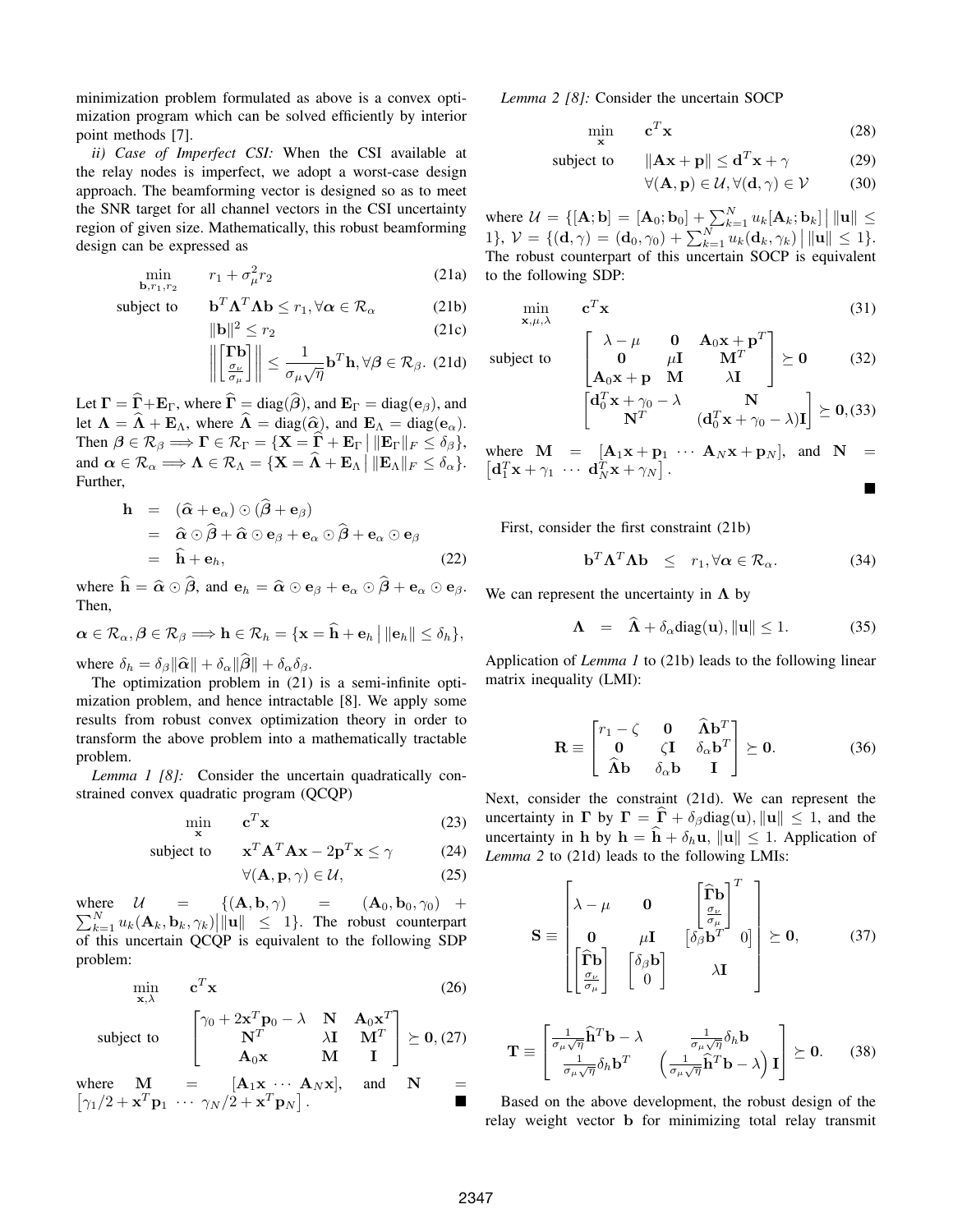

Fig. 1. Cumulative distribution of achieved SNR. Target SNR  $\eta = 10$  dB,  $\delta_{\alpha} = \delta_{\beta} = 0.1, 0.2, M = 20.$ 

power under SNR constraint can be written as

$$
\min_{\mathbf{b}, r_1, r_2, \zeta, \lambda, \mu} \qquad r_1 + \sigma_\mu^2 r_2 \tag{39a}
$$

subject to 
$$
\mathbf{R} \succeq \mathbf{0}
$$
 (39b)

$$
S \succeq 0 \tag{39c}
$$

 $\mathbf{T} \succeq \mathbf{0}$ . (39d)

The convex optimization problem (39) with the LMI constraints is a semi-definite program (SDP), and it can be solved efficiently by the interior point methods [7], [9]. We note that, we can convert the LMI  $T \succeq 0$  to a second order cone (SOC) constraint. Consider a symmetric matrix **Q**, which is partitioned as

$$
\mathbf{Q} = \begin{bmatrix} \mathbf{A} & \mathbf{B} \\ \mathbf{B}^T & \mathbf{C} \end{bmatrix},\tag{40}
$$

where **C** is symmetric, and **A**, **B**, and **C** are of appropriate dimensions. We can show that, if  $C \succ 0$ , then  $Q \succeq 0$  if and only if  $\mathbf{A} - \mathbf{B} \mathbf{C}^{-1} \mathbf{B}^T \succeq \mathbf{0}$  [7], [10]. The matrix  $\mathbf{A} - \mathbf{B} \mathbf{C}^{-1} \mathbf{B}^T$ is called the Schur complement of **C** in **Q**.

Applying this result to (39d), we can reformulate the LMI as the equivalent SOC constraint

$$
\delta_h \|\mathbf{b}\| \leq \hat{\mathbf{h}}^T \mathbf{b} - \frac{1}{\sigma_\mu \sqrt{\eta}} \lambda. \tag{41}
$$

Second order cone constraint given above results in a reduced computational complexity compared to LMI.

## IV. SIMULATION RESULTS

In this section, we illustrate the performance of the proposed robust distributed beamforming design, evaluated through simulations. We compare the performance of the proposed robust design with the nonrobust design. The channel fading is modeled as Rayleigh, with the channel gain coefficients  $\alpha_k, \beta_k, 1 \leq k \leq M$ , comprising of independent and identically distributed (i.i.d) samples of a complex Gaussian process with zero mean and unit variance. The noise at each node is



Fig. 2. Cumulative distribution of achieved SNR. Target SNR  $\eta = 8$  dB,  $\delta = \delta_{\alpha} = \delta_{\beta} = 0.1, 0.2, M = 30.$ 



Fig. 3. Total relay transmit power versus SNR threshold.  $\delta_{\alpha} = \delta_{\beta} =$  $0, 0.1, 0.2, M = 20.$ 



Fig. 4. Total relay transmit power versus CSI error bound  $\delta = \delta_{\alpha} = \delta_{\beta}$ . SNR=4 dB, 6 dB, 10 dB,  $M = 10$ .

assumed to be zero-mean complex Gaussian random variable. In all the simulations, we have assumed  $\delta_{\alpha} = \delta_{\beta}$ .

First, we compare the performance of the proposed robust